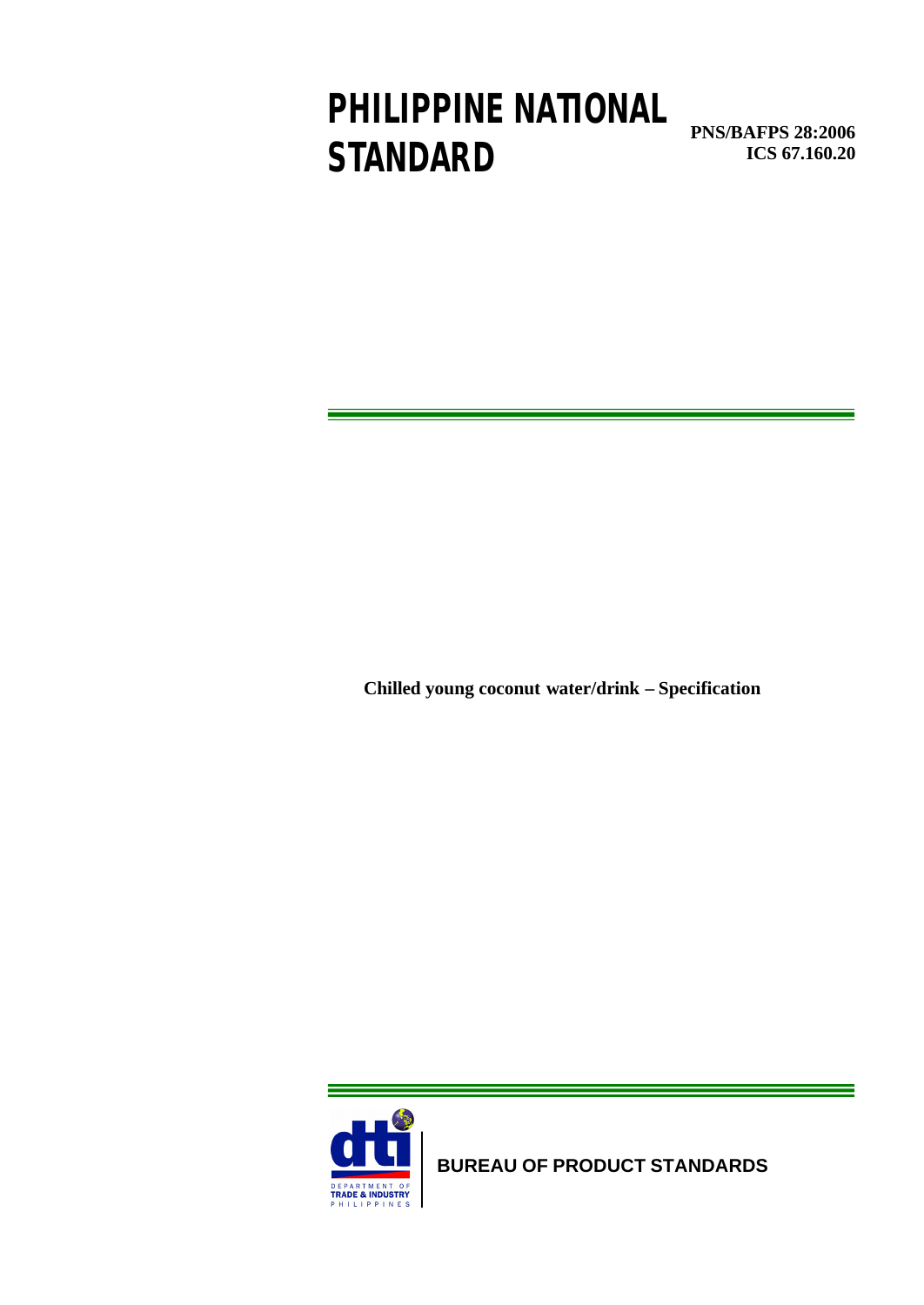#### **Foreword**

The development of Philippine National Standard Specification for Chilled Young Coconut Water/Drink was initially undertaken upon the request of the Philippine Coconut Authority (PCA). Consequently, the Bureau of Agriculture and Fisheries Product Standards (BAFPS) created the Technical Working Group for the Development of Philippine National Standard of Buko Juice through Special Order No. 13 series 2005.

In close collaboration with the Regional Offices of PCA, the TWG conducted a series of public consultative meetings to thresh out comments from all concerned stakeholders.

BAFPS deemed it necessary to adopt a standard providing common understanding on the scope of the standard, classifications, essential composition and quality factors, permitted sweeteners, contaminants, packaging requirements, labeling and methods of analysis and sampling.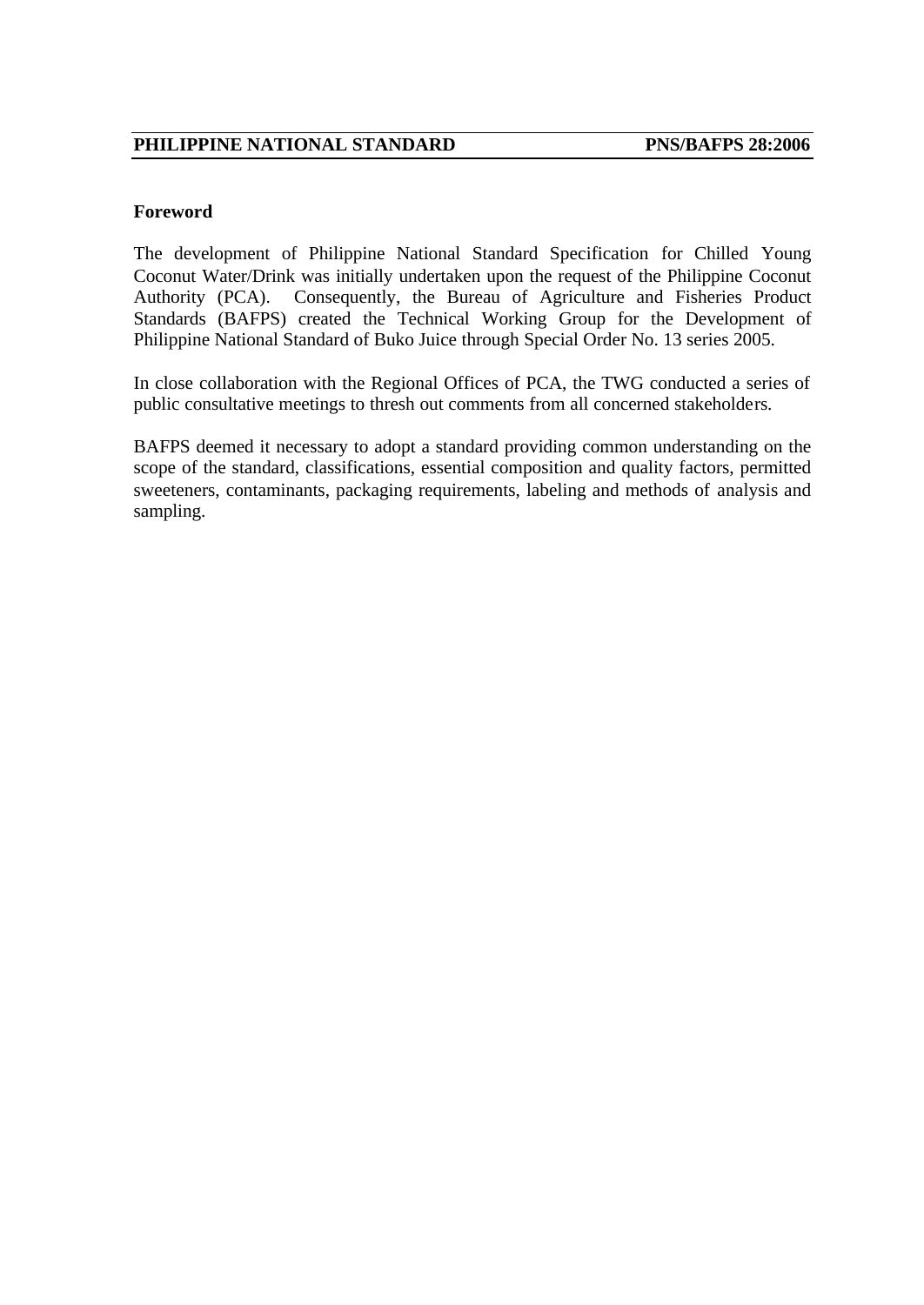#### **1 Scope**

This standard applies to chilled packaged products from young coconut (*Cocos nucifera L.)*, with or without addition of tender young coconut solid endosperm, potable water, and permitted sweeteners. Fresh young coconut water/drink should be stored at refrigeration temperature not exceeding 4°C. Young coconut water is also known as "buko juice" in the Philippines.

#### **2 References**

The titles of the standards publications referred to in this standard are listed on the inside back cover.

#### **3 Classifications**

For the purpose of this standard, the following classifications shall apply:

#### **3.1 Buko juice**

#### **3.1.1 100% Buko juice**

Refers to the unmodified natural aqueous liquid of 6-9 month-old coconut, the appearance of which ranges from clear to slightly turbid.

#### **3.1.2 Buko Juice with tender solid endosperm**

Refers to buko juice with the addition of tender solid endosperm from 6 to 8 month-old coconut.

#### **3.2 Buko juice drink**

#### **3.2.1 Buko juice with water, with or without sweetener, without tender solid endosperm**

Refers to buko juice with the addition of potable water, with or without permitted sweeteners and without tender solid endosperm. Addition of potable water is no more than 20%.

#### **3.2.2 Buko juice with water, with or without wweetener and with tender solid endosperm**

Refers to Buko Juice with the addition of potable water, with or without permitted sweeteners and with tender solid endosperm from 6 to 8 month-old coconuts. Addition of potable water is no more than 20%.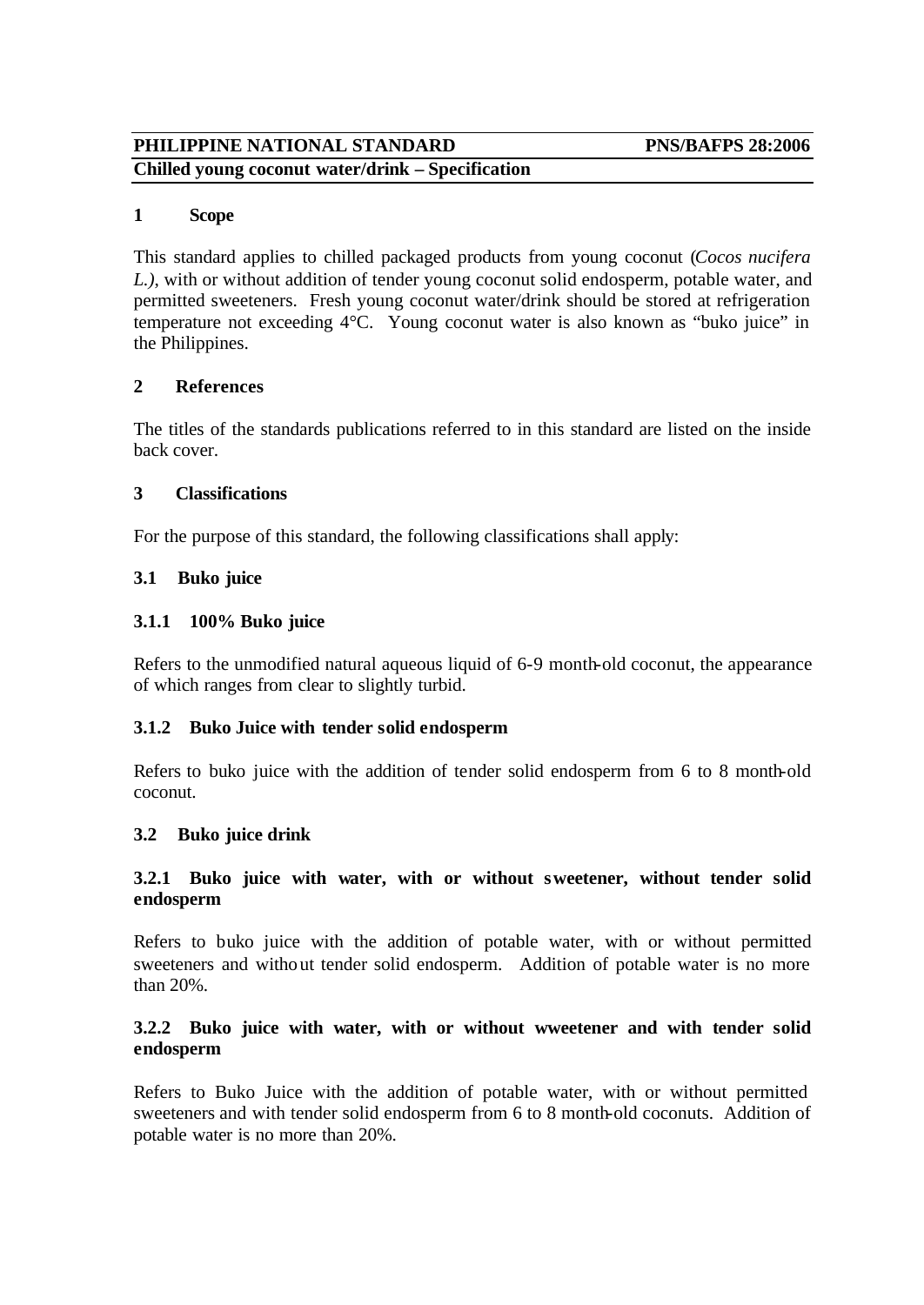### **4 Essential composition and quality factors**

#### **4.1 Physico-chemical properties**

#### **Table 1 – Buko juice/buko juice drink physico-chemical requirements**

| <b>Physico-chemical properties</b>       | <b>Buko juice</b> | <b>Buko juice drink</b> |
|------------------------------------------|-------------------|-------------------------|
| Total soluble solids (TSS), °Bx          | $4.0 - 7.5$       | $6.0 - 10.0$            |
| Total titrable acidity $(TA)$ , $\%$ m/m | $0.03 - 0.08$     | $0.02 - 0.10$           |
| pH                                       | $4.60 - 5.10$     | $4.30 - 6.25$           |
| Specific gravity                         | 1.023-1.070       | 1.020-1.220             |
| Potassium content (ppm)                  | not less $1,400$  | not less than 1,100     |

#### **4.2 Sensory properties**

The product shall have the characteristic appearance, taste and aroma of a young coconut aged 6-9 months.

#### **5 Sweeteners**

Sweeteners, which includes sugar and permitted artificial sweeteners may be added and when used shall be in accordance with the regulations of the Bureau of Food and Drugs (BFAD). All sweetened buko juice/drink shall be labeled as such.

### **6 Microbiological standards**

#### **Table 2 – Microbiological standards for buko juice/drink**

| Total plate count (TPC)    | $<$ 10,000 cfu/mL |
|----------------------------|-------------------|
| Yeast and mold count (YMC) | $<$ 250 cfu/mL    |
| Total coliform count       | $<$ 10 cfu/mL     |

#### **7 Hygiene**

It is recommended that the product covered by the provisions of this standard shall be in accordance with the appropriate Sections of the General Principle of Food Hygiene recommended by the Codex Alimentarius Commission (CAC/RCP 1-1969, Rev.3-1997) and should conform with the Bureau of Food and Drugs (BFAD) Administrative Order (A.O.) # 153 series 2004 on Good Manufacturing Practices (GMP).

### **8 Packaging**

Buko juice/drink shall be packaged in food grade containers that will adequately protect the product from contamination and hazards of transportation and handling. Each package shall be labeled using legible characters and the ink used shall be non-toxic.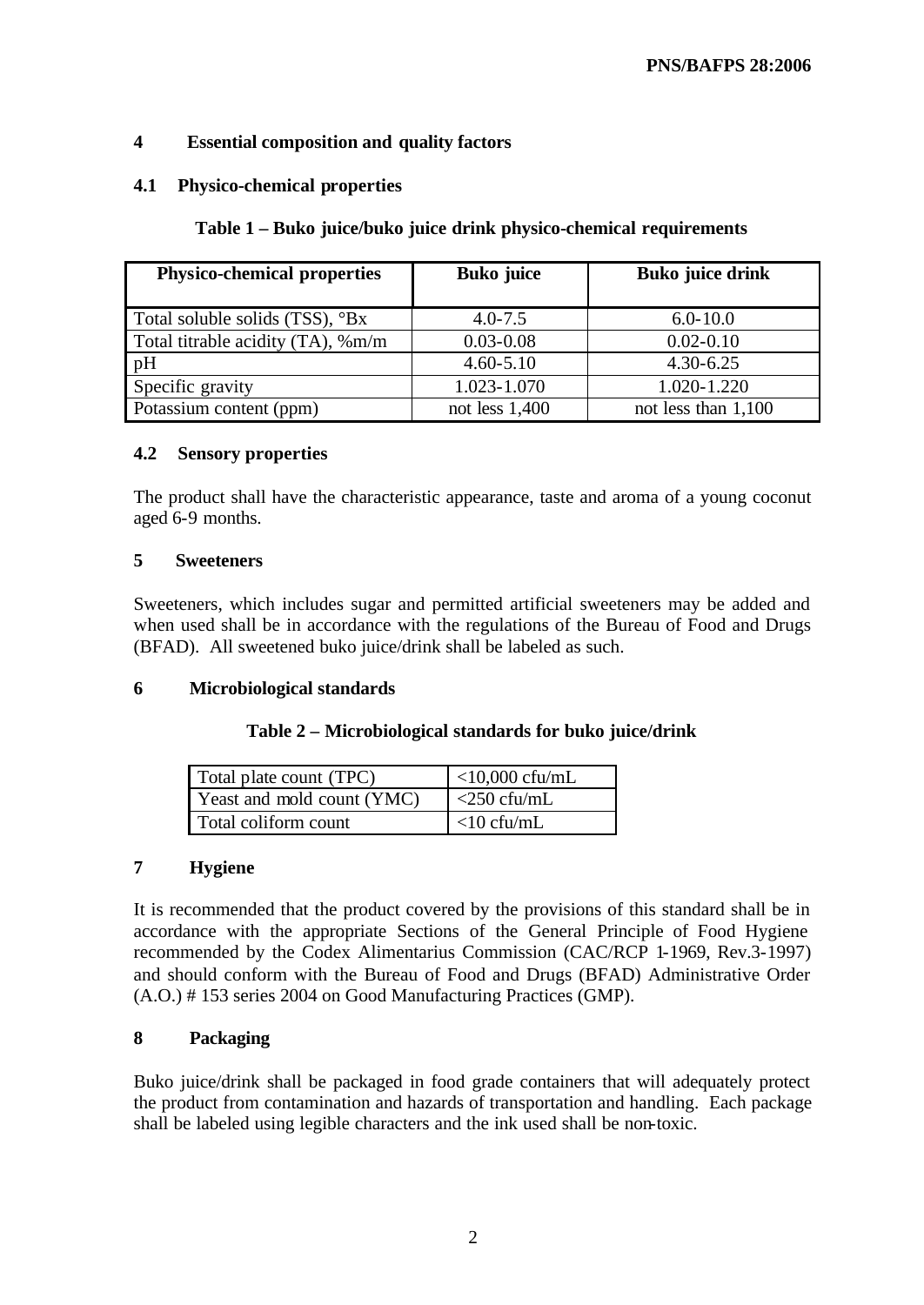### **9 Labelling**

The label of each package shall have the following information in addition to the other requirements stated in the current Bureau of Food and Drugs (BFAD) labeling requirements.

### **9.1** Name of product:

- a. "Buko Juice" refers to 100% buko juice, buko juice with tender solid endosperm;
- b. "Buko Juice Drink" refers to buko juice with added water, with or without sweetener, with or without tender solid endosperm;
- c) "Consume Before" date;
- d) Storage instructions: "Store products at 4°C";
- e) PCA registration no. and bar code; and
- f) BFAD certificate of product registration number.

#### **10 Methods of analysis and sampling**

#### **10.1 Potassium content**

Digestion/Extraction (dry ashing), Detection (Flame Photometry-Sherwood Flame Photometer/B&L AAII)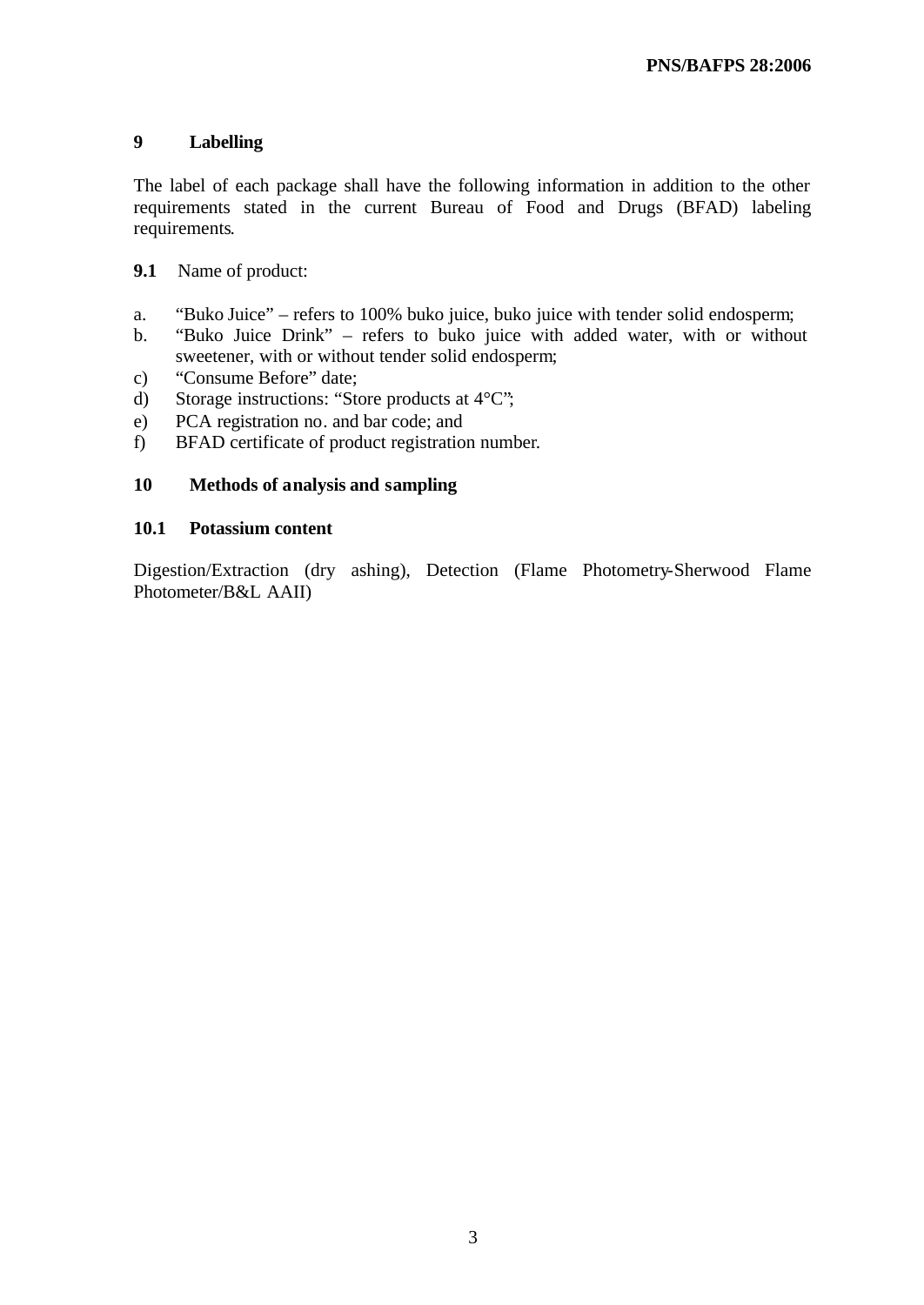The following referenced documents are indispensable for the application of this standard. For dated references, only the edition cited applies. For undated references, the latest edition of the referenced document (including any amendments) applies.

- APCC Codes and Standards for Aqueous Coconut Products. Asian and Pacific Coconut Community.
- Azanza, M.P.V., Zamora-Luna, M.B., and Mera, M.M. 2002. Development of HACCP System for Micro to Small-Scale Operations of Young Coconut Beverage (Buko Juice). DA-BAR/UP CHE Project.
- Bonvalet, A., Ferran, J. and Casassas, E. 1986. "Analyse Minerale De Tissue Vegetauex A faible Teneur En Silice." Oleagineux, Vol.41, n°3.
- Pabustan, Carmelita D. 2004. Buko Water as a Health and Refreshing Beverage. Paper presented during the Product Development Department (PDD) In-House Review, June 28-29, 2004, Pansol, Calamba, Laguna.
- Paguirigan, Fleda L, Marie Michelle J. Molina, Levi Lorenzana, Nelly Valencia and Dina \ B. Masa. 2000. *Buko Drink: Enhancing Its Quality and Marketability*. Coconut Week 2000 Symposium Proceedings. Philippine Coconut Authority, Diliman, Quezon City, Philippines
- Plant Tissue Laboratory, Philippine Coconut Authority, Diliman, Quezon City (February and May 2005)
- Product Development Department-Philippine Coconut Authority. Analysis conducted 5-30 August 2005.

## B P S

BUREAU OF PRODUCT STANDARDS *your partner in quality*



Product Quality

The use of the PS Certification Mark is governed by the provisions of Department Administrative Order No. 01 series of 1997 – Revised Rules and Regulations Concerning the Philippine Standard (PS) Quality and / or Safety Certification Mark Scheme by the Bureau of Product Standards. This mark on a product/container is an assurance by the manufacturer/producer that the product conforms with the requirements of a Philippine standard. Details of conditions under which a license to use the PS Certification Mark may be granted can be obtained from the Bureau of Product Standards, Department of Trade and Industry, 361 Sen. Gil J. Puyat Avenue, Makati City.